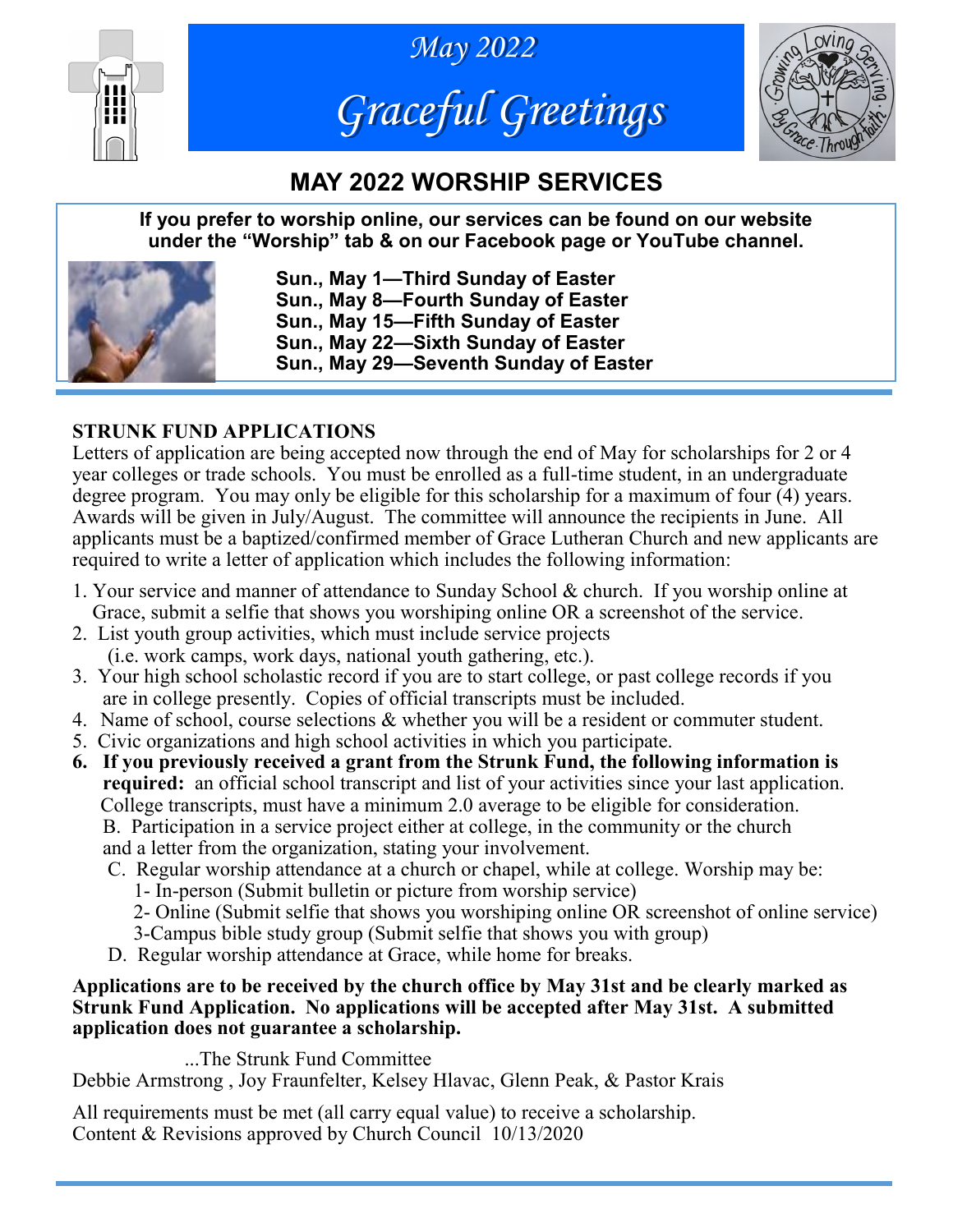#### **Pastor's Points: Connection… relationship…** *what's going on?*

 The thing I've missed the most during the pandemic was the opportunity to easily see other people, and I know many of you have felt the same way. I miss some of the ways we used to meet and I dearly miss those conversations where stories were shared and questions asked.

 So, I'm inviting you to join me on the first Wednesday of the month, beginning in May. This will be an hour to gather, see some familiar faces and meet a few new ones, and ask questions. Any question. It can be about what is going on at Grace,

or a theological question that has been on your mind (gosh, I love those), or what is happening in the larger church or our Royersford community, or my opinion on something happening in the world.

For now, we'll meet on zoom at 7 pm starting Wednesday, May  $4^{\text{th}}$  for a little  $O & A$  with PK. (Here's the link: <https://us02web.zoom.us/j/7618212325> ) I hope you'll join us and have some fun! I'll start each evening with a very brief personal story, and we'll go from there!

#### *From the Deacon's Desk: New Things*

*"I am about to do a new thing; now it springs forth. Do you not perceive it?"*

Those are the words from Isaiah that I preached on early in April, and they have stayed with me since then. I've been thinking about "new things" lately. Recently, in one of the groups I was part of we discussed the livestreaming we've been doing, and someone

commented how that was one good thing that came out of the pandemic. Folks at home are now able to worship when they might otherwise not have been able to.

Another new thing last year was the outdoor worship. We are appreciative for everyone who has responded to our outdoor worship survey. At the time of publication of the newsletter, firm timing plans for outdoor worship haven't yet been made, but check the weekly announcements for when the summer worship schedule is published.

With these in mind, this month I'm asking a couple of questions: **What is one new thing that you've noticed or had happen or been part of in the past two years that is affirming or positive? Where have you seen God at work in new ways? (this can be at church or any where else you've noticed it in the world).**

I'll ask this question again on our Facebook page: please feel free to put your answers there!

Blessings!

**Our Prayer List Coordinator is Becky Leonard.** Becky is a wonderful addition to our volunteers, who help keep our church family connected and growing. Please send any prayer requests to Becky at bellpn@aol.com or you can call the church office at 610-948-3684 and leave a message. Thank you for sharing your joys & concerns and praying for others.



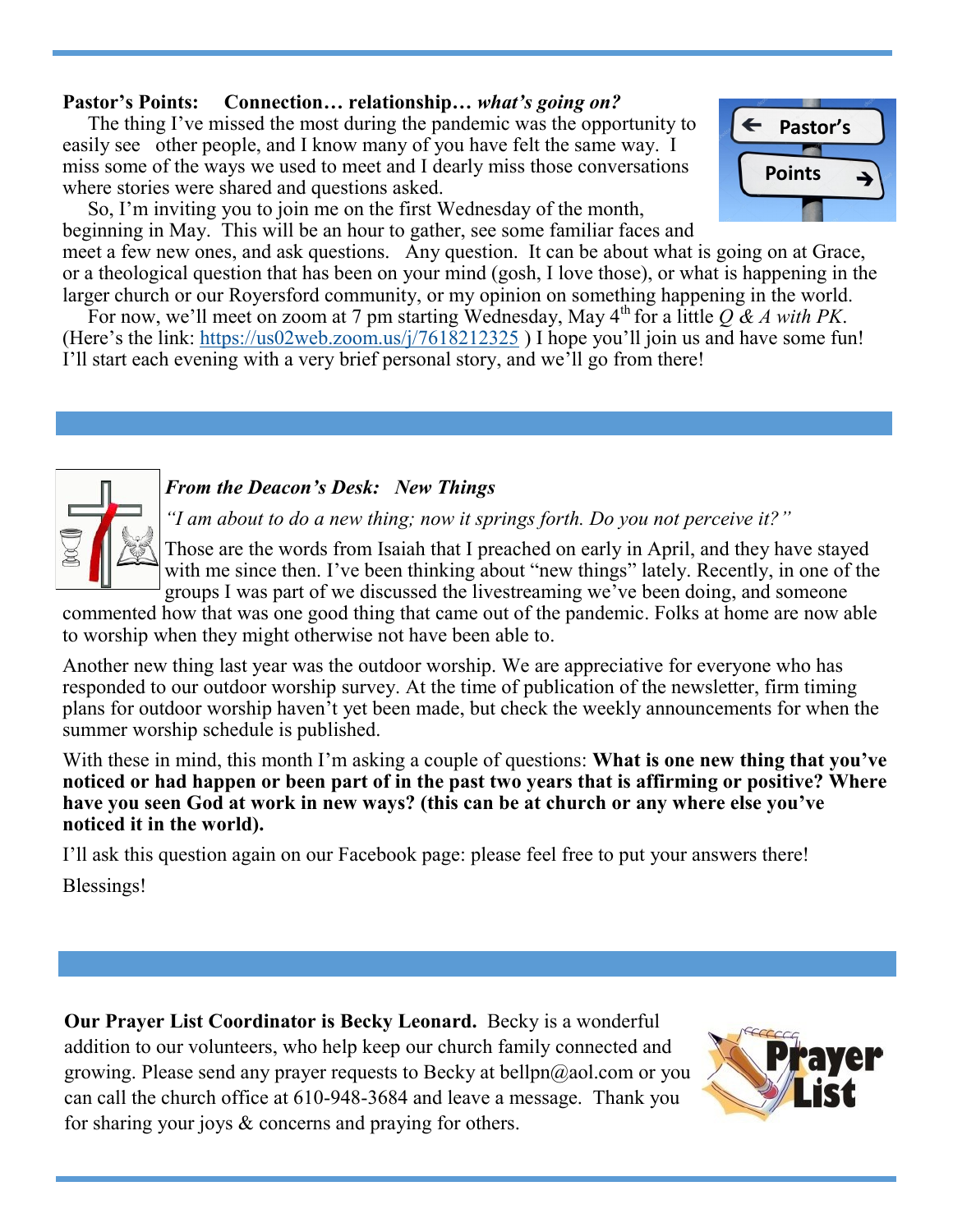## **YOUTH NEWS**

## **Join us for G.R.A.C.E. Place from 9:30am – 10:15am May 1st & May 15th**

May  $1<sup>st</sup>$  is G.R.A.C.E. Place for individual classes: 2 year old – kindergarten in the Social Hall,  $1<sup>st</sup> - 2<sup>nd</sup>$  grade in LO9, & 3rd – 6th graders in the Welcome Center May 15th will be large group G.R.A.C.E. Place where we will be packing snack bags for the Welcome Church at the end of May!

We are looking towards the fall and need parent volunteers to help lead classes. Please be prayerful about this opportunity and email Kelsey if you'd like to volunteer.

### **May 29th Volunteer with The Welcome Church!**

Join Grace Lutheran Church on Sunday, May 29<sup>th</sup> to volunteer with the Welcome Church in Philly. We are looking for volunteers to come down to Aviator Park to worship with the welcome church and then hand out snack bags and drinks for their coffee hour! *If you are interested in volunteering, please see Kelsey and we will send out details to you!*

### **Vacation Bible School Sun. July 10th – Thur. July 14th**

Join Grace for our *Monumental* VBS from 6-8pm this July Dinner will be provided at 5:30pm! Register NOW! <https://vbspro.events/p/events/98f39a>

### **Leadership Camp – Mon. June 13th – Fri. June 17th / 9am – 2pm**

Leadership camp is back!  $6<sup>th</sup> - 12<sup>th</sup>$  graders are invited to learn about their leadership styles, advocacy, and how our faith intertwines it all! Then, create an advocacy event here at Grace! Register for leadership camp by emailing Kelsey ([ktomlinson.gracelutrn@outlook.com\)](mailto:ktomlinson.gracelutrn@outlook.com)!



**Grace Evangelical Lutheran Church Grace Lutheran Youth Group "Like" us to see recent news & events**

**Relief to the people of Ukraine** can be sent through Lutheran World Relief. See their website at [www.ldr.org,](http://www.ldr.org) or send checks to Lutheran World Relief, PO Box 17061, Baltimore, MD 21297-1061, memo: aid to Ukraine.





**Lorraine's Hearing Fund** (created to provide financial assistance to members of Grace who have a hearing impairment), will take applications for those needing equipment/devices, education, or technology. Awards up to \$2,500 each will be considered for applicants. To apply, pick up an application on Sundays on our information tables, or email Roxanne Troiano (rmtroiano  $@$ verizon.net) and she will either email or mail you an application (whichever is best for the applicant). **All** 

**applications must be received by May 31, 2022.** Applicants will be notified in June of eligibility and the amount of the award. **If you would like to financially support this fund, donations may be made out to Grace Lutheran Church (write Lorraine's Hearing Fund in memo). Thank you!**

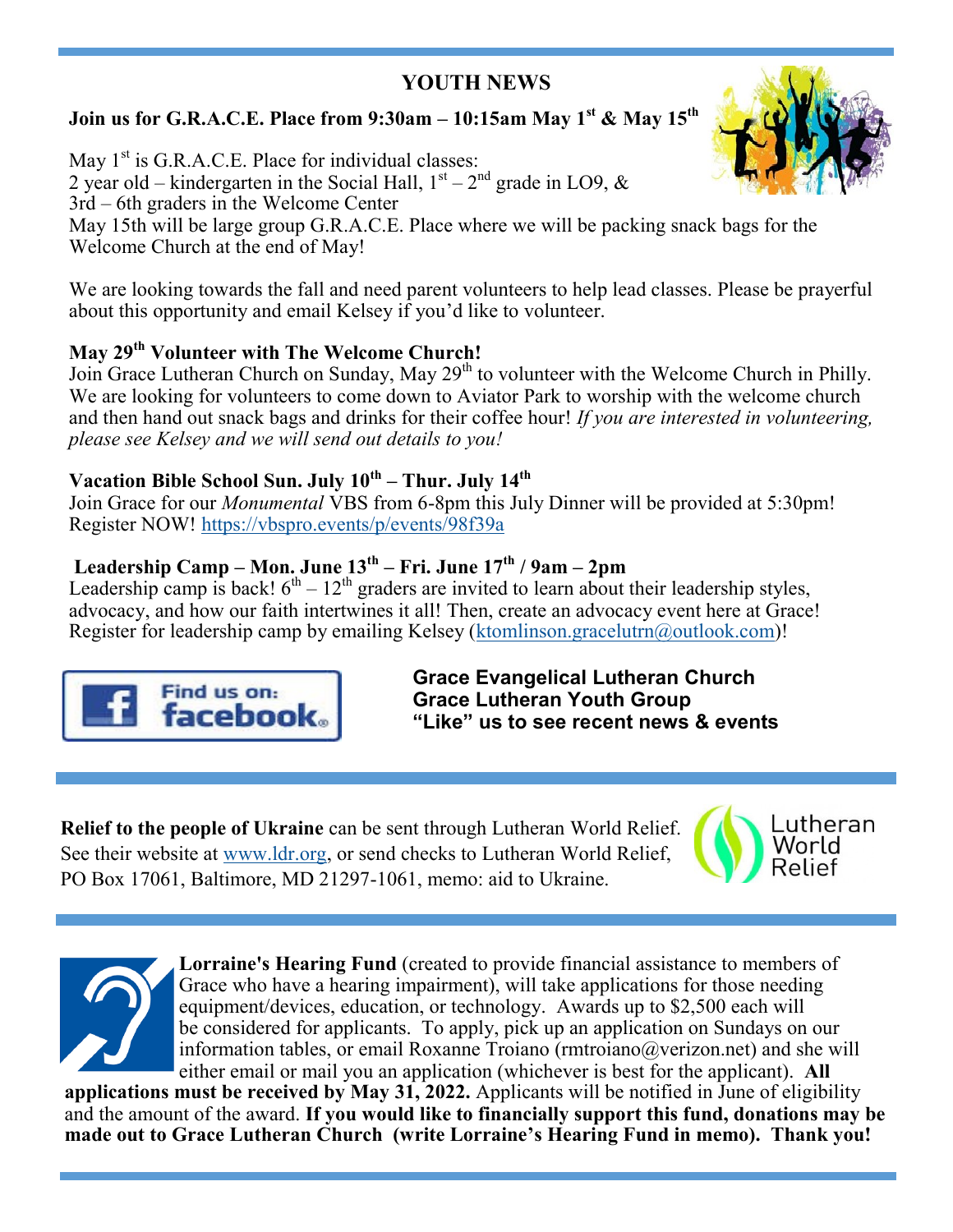## **Check Out These Other Great Ways to Stay Connected**



Richard Harshaw is leading a group for fellowship & discussion, Sunday mornings at 9:15 am. You can find Richard in the choir room.

Judy Stryker's book discussion group will begin again in September.

Plans are underway to resume the mother's bible study group on Sunday mornings. If you are interested in joining, see either Sue Ibach, Karen Thomson, or Deacon Allison. Indicate whether you prefer to meet in person or by Zoom.

If you have an idea about an adult group you'd like to see on Sunday mornings, please let Deacon Allison know.

**A study of the Gospel of Luke continues.** Come join us! No experience necessary! Come find out how exciting scripture is. On Sunday mornings we get only a taste. One of the things this group has discovered is just how different the gospels are for each other. We meet via Zoom at 7:00 pm on Monday evenings and at 10:00 am on



Thursday mornings. Both groups study the same material. Anyone is welcome to join us at any time. Contact [deaconallison12@gmail.com](mailto:deaconallison12@gmail.com) or the church office for a link.



*Membership Information Classes—*There are 2 opportunities for Member Information classes this month; both will be on Zoom at 7:00 pm. **You can join us on either Wednesday, May 4th or Thursday, May 19th .** You only need to attend 1 session. Please contact Deacon Allison at [deaconallison12@gmail.com](mailto:deaconallison12@gmail.com) for more information or to get a link to one of these sessions.

**Facebook Live Opportunity —**Join either Pastor Krais or Deacon Allison for prayer time on **Sundays. Times will fluctuate** based on what is happening with our in-person Sunday morning schedule. The Thursday Facebook Live has ended, but Deacon Allison will occasionally host one at various times. Check the Facebook page for updates.



**Morning Grace Daily Devotions**. You can find our Morning Grace Devotions at allisonwilcox.com. Sign up there to receive devotions in your email box Mondays through Fridays.

**Healing Service***—*If you are interested in the Healing Service starting up again via Zoom (at least for now until numbers go back down), please let Deacon Allison know! ([deaconallison12@gmail.com\)](mailto:deaconallison12@gmail.com)



**Noon Coffee Hour & Get Real Link Info.!** Miss seeing your Grace friends? You don't have to! Join this zoom meeting just to chat and check in with one another. You'll be glad you did! Please call Angela Feist or the church office at 610-948-3684 for the new link or more info.



#### **Stay "connected" wherever you go! We're all over social media!!**

**Website:** www.gracelutheranroyersford.com **Email:** gracelutrn@verizon.net **YouTube Channel:** gracelutheranroyersford **Instagram search:** grace.lutheran.royersford **Facebook search:** Grace Evangelical Lutheran Church **Twitter search:** @gracelutheran12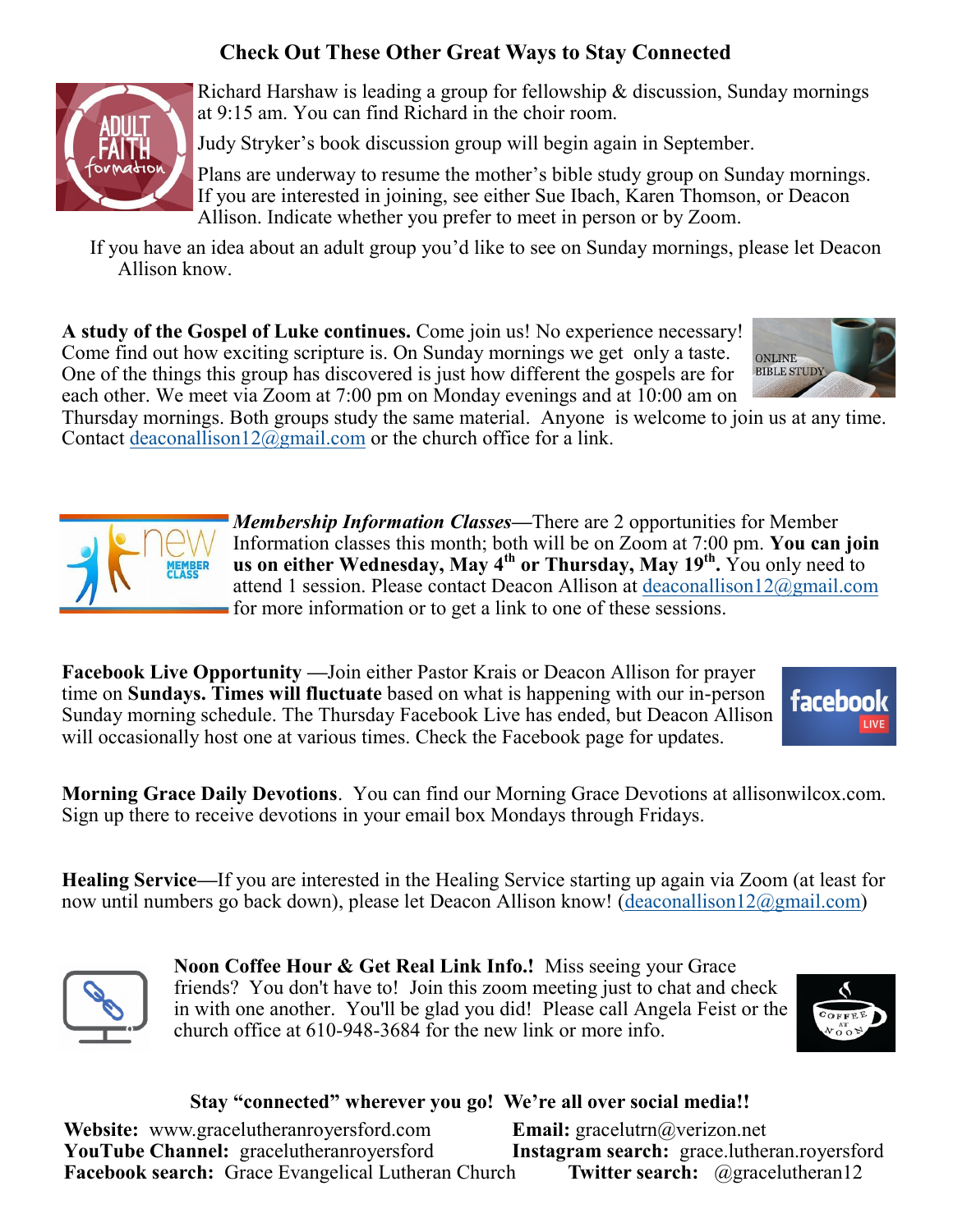

**God's Good Garden at Grace -** As we embark on our  $10<sup>th</sup>$  year of providing fresh food to our community, the Garden Team is looking for additional volunteers to help grow the program in 2022. Your time commitment may total up to 4 hours a month from May through September & will enable those in our community to enjoy healthy, fresh produce. Please respond to [Kurt Meyers or the church office at 610](mailto:kmeyers413@verizon.net)-948-3684,

if interested in joining our team. Thank You

**Save the Date for a Lorraine's Hearing Fund Fundraiser—**This fund provides financial assistance to individuals diagnosed with hearing impairment. **WHEN: Thursday, May 5, 2022 HOURS: 10am-9:30pm WHERE: Giovanni's Pizza & Restaurant, 466 Main St. Royersford, PA** Why cook when you can have lunch, a date night or a meal out with family and friends. Have someone else cook and clean up, while helping raise money for a great cause. A portion of the day's proceeds will be donated to Lorraine's Hearing Fund.





**Volunteers needed for Altar Guild.** You will be partnered with one or more people & assigned only 2 months/year. Duties include weekly refilling of candles, making communion kits, and changing colors & sign boards, as per church calendar. Pastor Krais guides  $\&$  reminds us of what's needed for the month. It's a great way to share  $\&$ minister with other members of the congregation. Training & support are provided. Please call the church office-610-948-3684, if interested/would like more info. Thank

you, Tammy Jordan

**Fellowship Zoom Gathering**—Please join me on **Thur., May 19th at 7pm** for our "3rd Thurs Fellowship Zoom". We have a topic or theme to organize our discussion/ sharing each month. In Feb., it was hobbies/things we do for fun. In March, we shared our favorite mugs, wore green & learned facts about Ireland. For April, the theme is "What brings me joy". You may show  $\&$  tell what brings you joy. Feel free to share a **Fellowship** photo or other item along with your words. I pray that you find some joy each week



and remember that at Grace, we are here for each other, you just need to reach out. Contact myself or the church office to receive an email with Fellowship Zoom link. Peace, Brenda Johnson